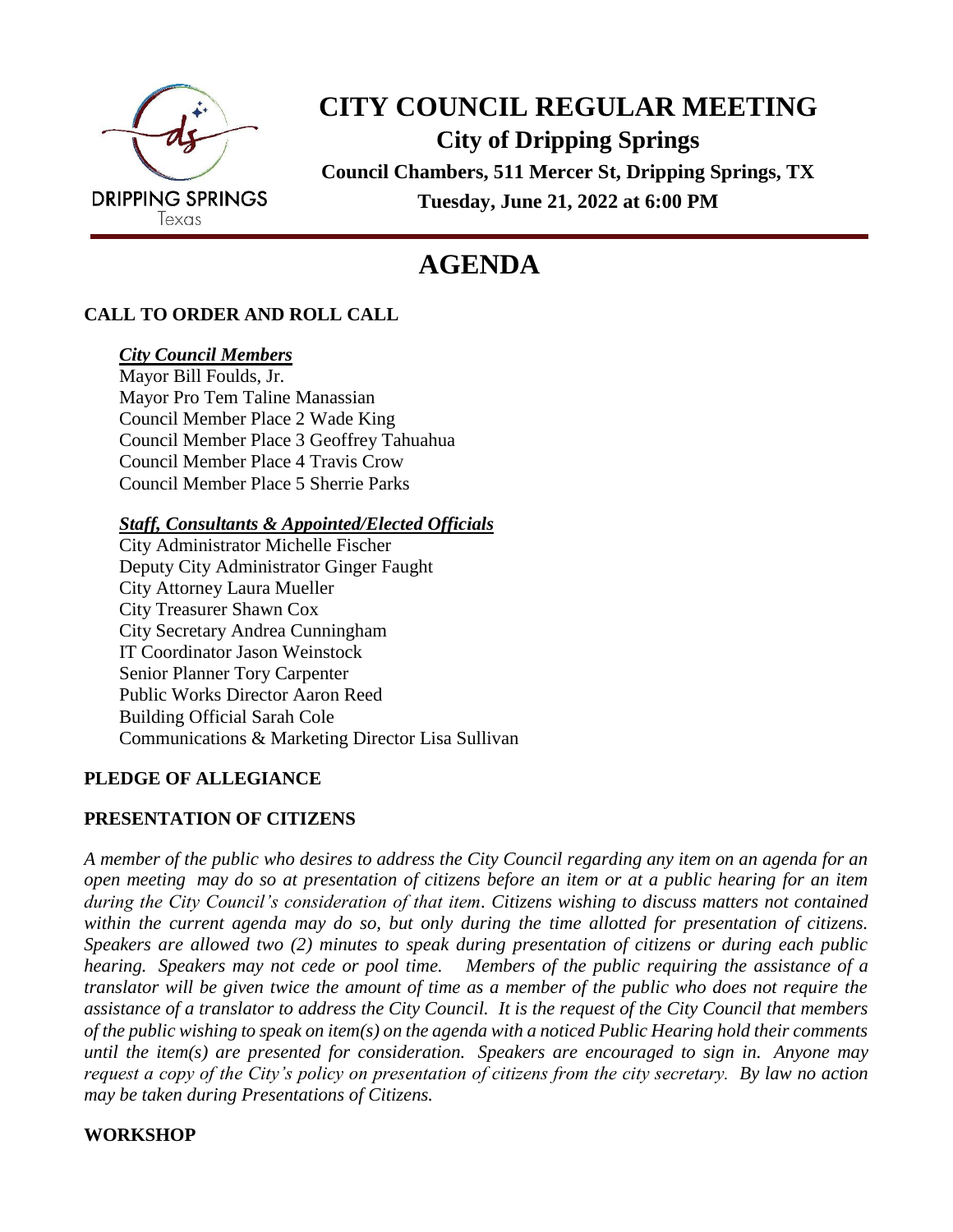#### **1. Presentation and discussion regarding the Fiscal Year 2023 City of Dripping Springs Municipal Budget.**

#### **CONSENT AGENDA**

*The following items are anticipated to require little or no individualized discussion due to their nature being clerical, ministerial, mundane or routine. In an effort to enhance the efficiency of City Council meetings, it is intended that these items will be acted upon by the City Council with a single motion because no public hearing or determination is necessary. However, a City Council Member or citizen may request separate deliberation for a specific item, in which event those items will be removed from the consent agenda prior to the City Council voting on the consent agenda as a collective, singular item. Prior to voting on the consent agenda, the City Council may add additional items that are listed elsewhere on the same agenda.*

- **2. Approval of the June 7, 2022, City Council & Board of Adjustment regular meeting minutes.**
- **3. Approval of the May 2022 City Treasurer's Report.**
- **4. Approval of an Amended Wastewater Agreement between the City of Dripping Springs and DS Joint Venture, LP related to changes to wastewater due dates.**
- **5. Approval of a Resolution Accepting Improvements as Complete and Approving a Letter of Credit for The Grotto Subdivision Phase 2 Streets, Drainage, and Erosion Control Improvements.**

#### **BUSINESS AGENDA**

- **6. Public hearing, discussion, and consideration of approval of a Sign Variance Request to allow an additional sign for Freebirds, located at 12680 W. US Highway 290, Suite 230, Austin, Texas, 78737.** *Applicant: Janet Glasscock, Brazo Sign Company*
	- a. Applicant Presentation
	- b. Staff Report
	- c. Public Hearing
	- d. Sign Variance
- **7. Public hearing and consideration of approval of an Ordinance rezoning a property from AG to PDD # 14 with a base zoning of SF-3, SF-5, and LR with primarily residential uses with some local retail and governmental uses for property located south of U.S. 290 and east of Rob Shelton Blvd. along Sports Park Road adjacent to the Sports and Recreation Park and commonly known as "Village Grove", directly south and adjacent to Wallace Mountain, and directly west and adjacent to The Preserve subdivision.**  *Applicant: Matthew Scrivener, Austin Land Innovations*
	- a. Applicant Presentation
	- b. Staff Report
	- c. Planning & Zoning Commission Report
	- d. Public Hearing
	- e. Ordinance Recommendation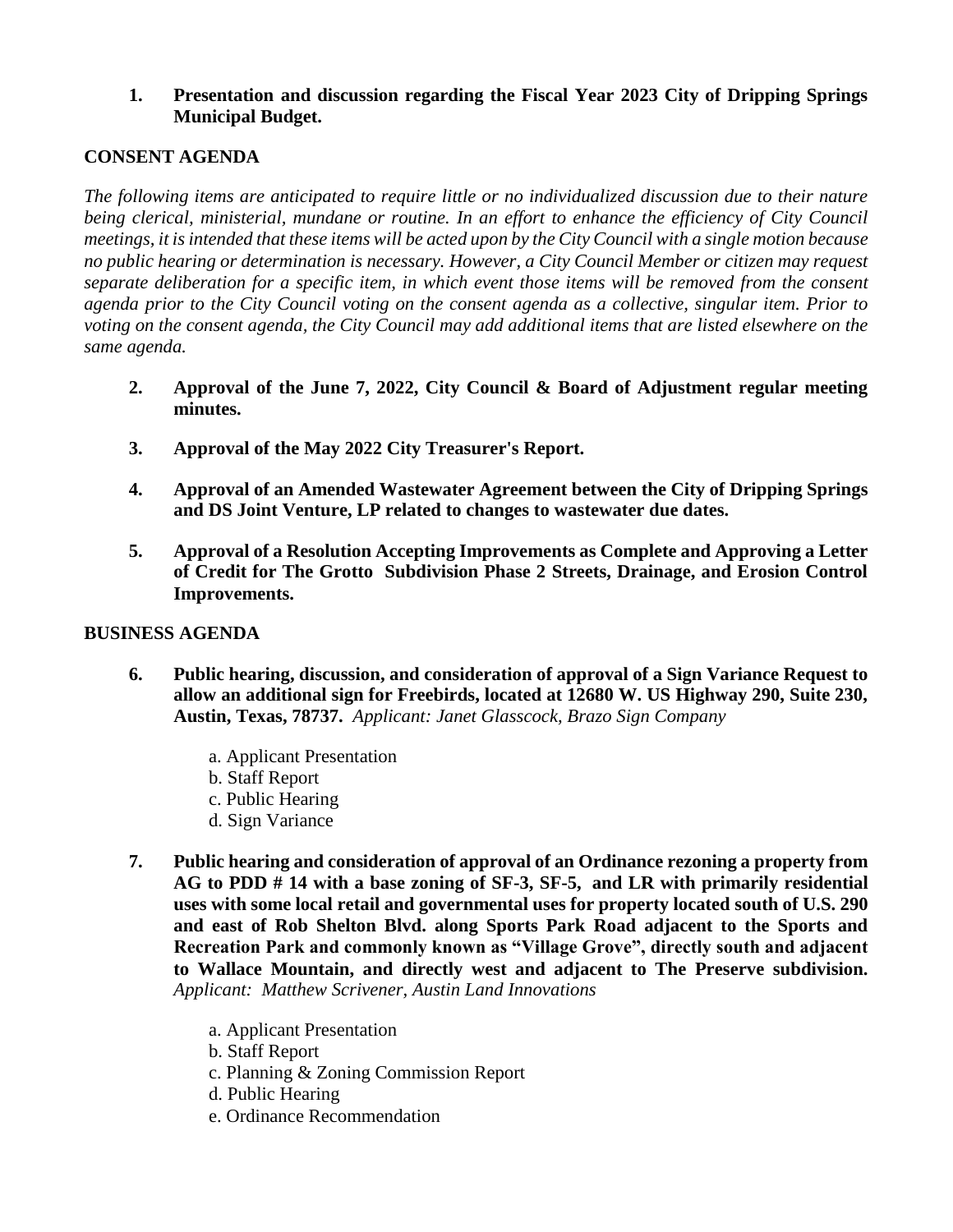- **8. Discuss and consider approval of an Offsite Road Agreement between the City of Dripping Springs and DS Land Partners as it relates to the Village Grove development adjacent to Sports and Recreation Park, east of Rob Shelton Blvd and south of U.S. 290.** *Applicant: Matthew Scrivener, Austin Land Innovations*
- **9. Discuss and consider approval of Wastewater Agreement between DS Land Partners and the City of Dripping Springs for the Village Grove Subdivision** *Sponsor: Mayor Bill Foulds, Jr.*
- **10. Discuss and consider approval of a Donation Agreement and Letter of Intent related to seven (7) acres adjacent to the Sports and Recreation Park and within the Village Grove Subdivision.** *Applicant: Matthew Scrivener*
- **11. Discuss and consider approval of a Professional Services Agreement between the City of Dripping Springs and Herron Design Studio for City Hall offices remodel design and construction documents.** *Sponsor: Mayor Foulds, Jr.*
- **12. Discuss and consider approval of an Ordinance Amending Section 1.02.041: Regular Meetings: Establishing Additional Meetings and Meeting Times for City Council; Providing for Cancellation of Meetings.** *Sponsor: Mayor Foulds, Jr.*
- **13. Discuss and consider approval of the Amended FY 2023 Budget Calendar.**
- **14. Discuss and consider the Appointment of Council Members to Areas of Oversight.** *Sponsor: Mayor Bill Foulds, Jr.*
	- a. Parks & Recreation
	- b. Public Health & Safety
	- c. Utilities
	- d. Finance
	- e. Transportation & Streets
	- f. Community Services
- **15. Discuss and consider the appointment of the Founders Day Commission Chair to serve a term of one year and the reappointment of members to the Founders Day Commission for terms ending June 30, 2024: at-large members Brenda Medcalf and Clinton Holtzendorf; St. Martin de Porres Catholic Church representative Michael Monaghan; Cook-Off Club representatives Brian Varnell and Jeff Shindler; and Lions Club representatives Sharon Goss and Brad Thomas.**
- **16. Discuss and consider approval of the Revised Temporary Records Assistant job description and extension of the position to the end of Fiscal Year 2022.** *Sponsor: Mayor Foulds, Jr.*

## **REPORTS**

*Reports of Staff, Boards, Commissions, Committees, Boards and Agencies are on file and available for review upon request. The City Council may provide staff direction; however, no action may be taken.*

**17. Emergency Management Coordinator Report** *Roman Baligad, Emergency Management Coordinator*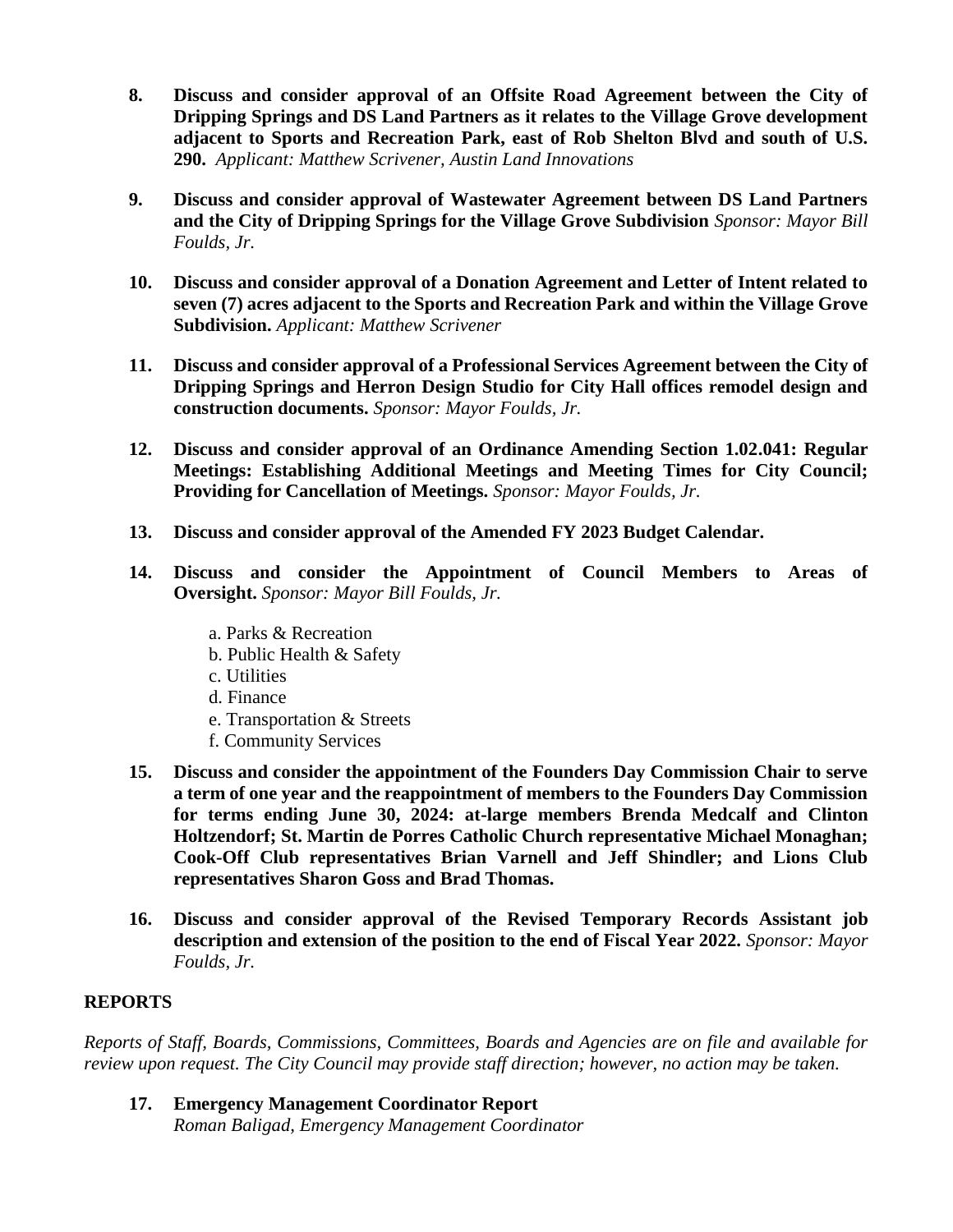#### **18. Comprehensive Planning Status Report** *Howard Koontz, Planning Director*

#### **EXECUTIVE SESSION AGENDA**

*The City Council for the City of Dripping Springs has the right to adjourn into executive session at any time during the course of this meeting to discuss any matter as authorized by Texas Government Code Sections 551.071 (Consultation with Attorney), 551.072 (Deliberations about Real Property), 551.073 Deliberations about Gifts and Donations), 551.074 (Personnel Matters), 551.076 (Deliberations about Security Devices), and 551.086 (Economic Development). The City Council for the City of Dripping Springs may act on any item listed in Executive Session in Open Session or move any item from Executive Session to Open Session for action.*

- **19. Consultation with City Attorney and Deliberation of Real Property related to the Village Grove Project.** *Consultation with City Attorney, 551.071; Deliberation regarding Real Property, 551.072*
- **20. Consultation with City Attorney related to the South Regional Water Reclamation Project and the litigation on the Wastewater Permit and related items.** *Consultation with City Attorney, 551.071*

#### **UPCOMING MEETINGS**

#### *City Council & Board of Adjustment Meetings*

June 28, 2022, at 5:00 p.m. (Moratorium Waivers) July 5, 2022, at 6:00 p.m. (CC & BOA) July 12, 2022, at 5:00 p.m. (Moratorium Waivers) July 19, 2022, at 6:00 p.m. (CC) July 26, 2022, at 5:00 p.m. (Moratorium Waivers)

#### *Board, Commissions & Committees*

June 22, 2022, Economic Development Committee at 4:00 p.m. June 27, 2022, Transportation Committee at 3:30 p.m. June 28, 2022, Planning & Zoning Commission at 6:00 p.m. July 6, 2022, DSRP Board at 11:00 a.m. July 7, 2022, Historic Preservation Commission at 4:00 p.m.

## **ADJOURN**

## **TEXAS OPEN MEETINGS ACT PUBLIC NOTIFICATION & POSTING OF MEETING**

*All agenda items listed above are eligible for discussion and action unless otherwise specifically noted. This notice of meeting is posted in accordance with Chapter 551, Government Code, Vernon's Texas Codes. Annotated. In addition, the City Council may consider a vote to excuse the absence of any City Council Member for absence from this meeting.*

*I certify that this notice of meeting was posted at the City of Dripping Springs City Hall and website, www.cityofdrippingsprings.com, on June 17, 2022, at 3:30 p.m.*